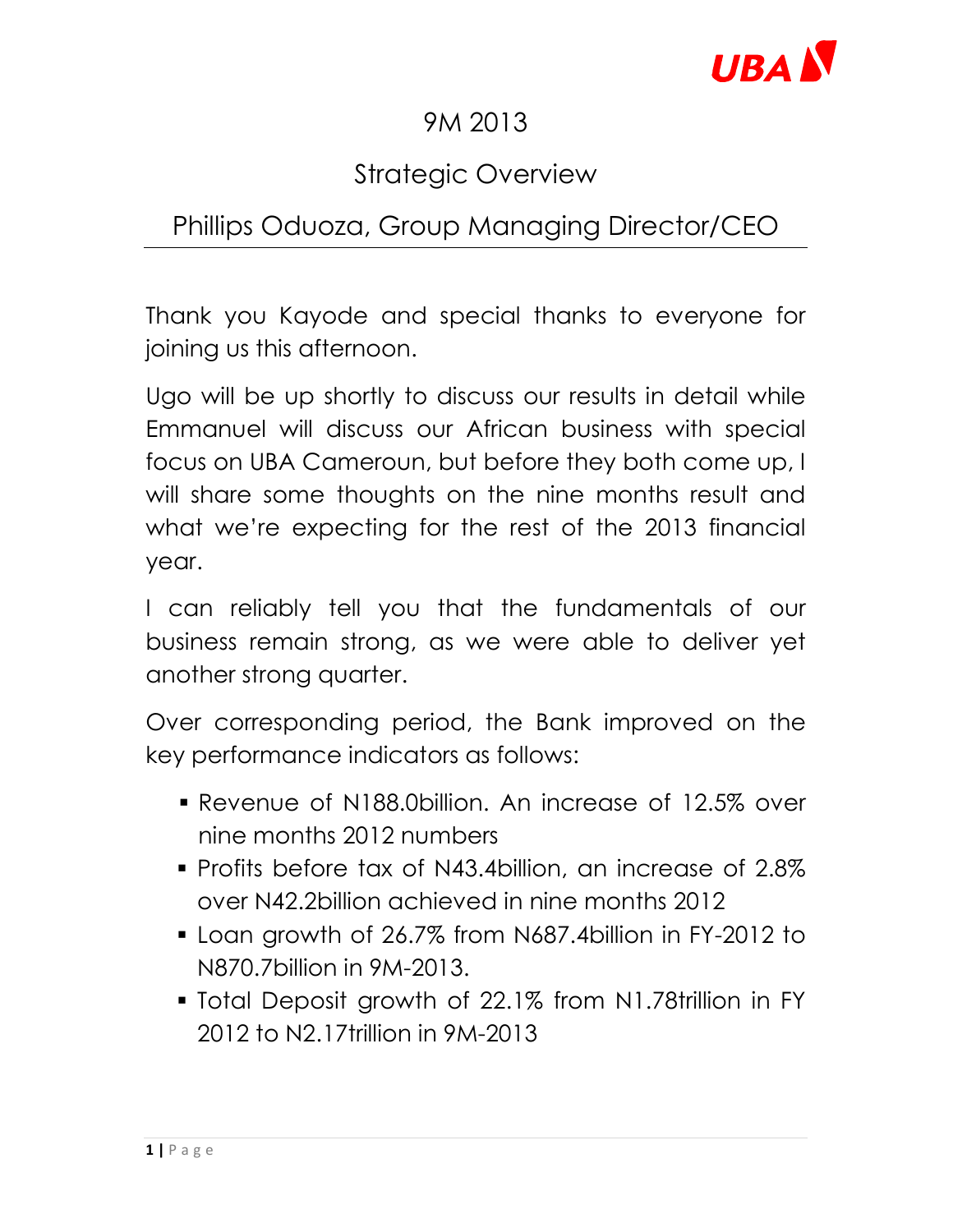The optimization of performance you now see in our Nigerian and African businesses is as a result of focused and fast tracked implementation of strategic business decisions aimed at:

- Improving revenue base;
- Optimizing cost management
- Improving business efficiencies;
- Enlarging our share of Nigerian and African banking business;
- Attracting the best human resource talent; and
- Continuous improvement of Risk Management Processes.

#### African Business

Revenue contribution from Africa was N41.1billion representing 22% of the group revenue. Fourteen of our eighteen African bank subsidiaries were profitable as at the end of the third quarter as we continue to see even more synergistic benefits of our African expansion.

Regional revenue contributions are as follows:

| S/N | Region       | <b>Countries</b>                                             | Revenue  |
|-----|--------------|--------------------------------------------------------------|----------|
|     | <b>WAMZ</b>  | Ghana; Guinea; Liberia; Sierra Leone                         | N15.33bn |
| 2.  | <b>UEMOA</b> | Burkina Faso; Benin Republic; Cote d'Ivoire;  <br>Senegal    | N14.53bn |
| 3.  | <b>CEMAC</b> | Brazzaville;<br>Cameroun; Chad;<br>Congo<br>Congo DRC; Gabon | N7.53bn  |
| 4.  | E&SA         | Kenya; Mozambique; Tanzania; Uganda;<br>Zambia               | N3.69bn  |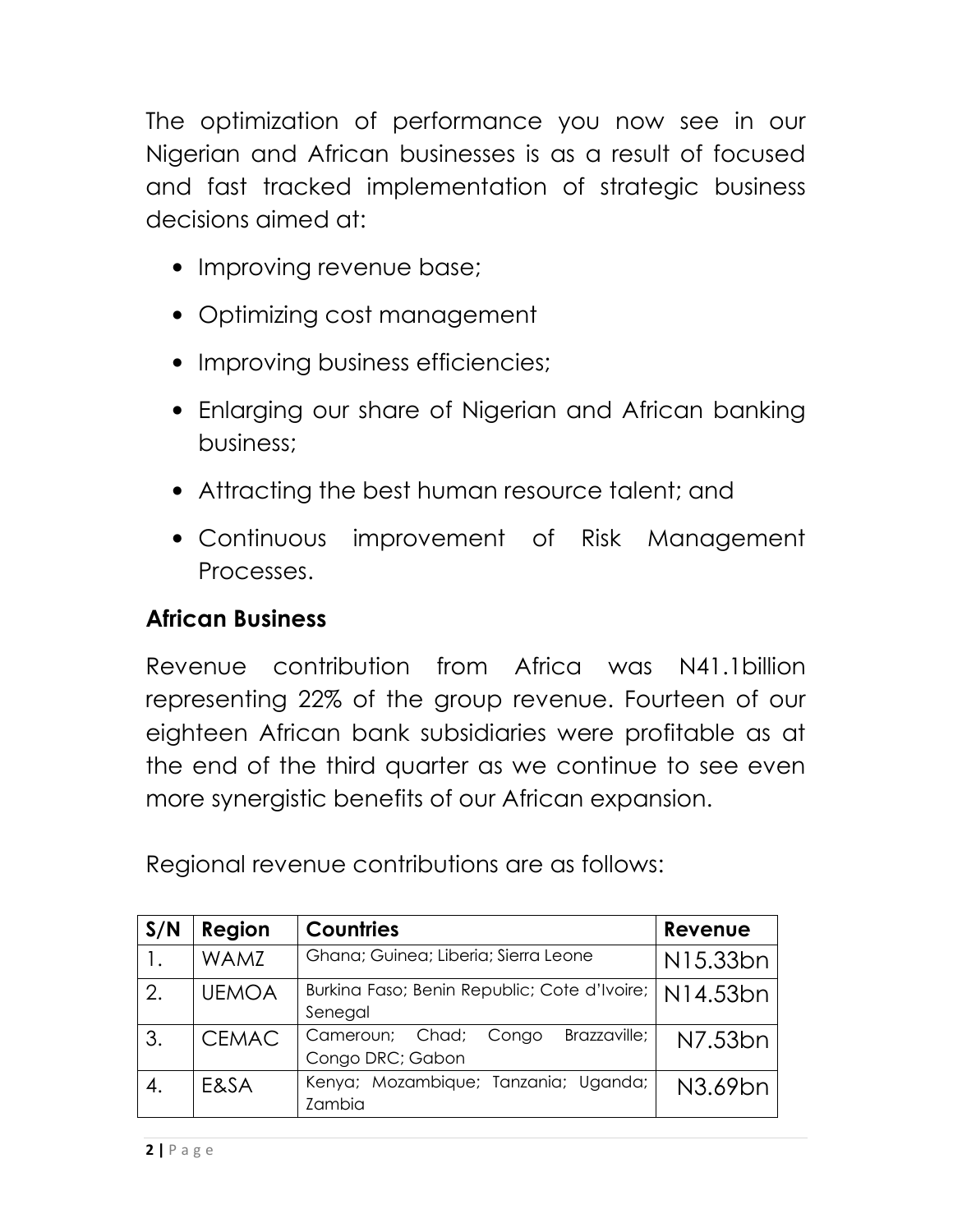Our African platform continues to support businesses across sub Saharan Africa, our team continues to develop customer oriented products and services to help create wonderful and memorable customer experience whenever our customers find themselves in our extensive service points group wide.

### Update on 2013 Guidance

I would like to give you an update of the guidance we issued earlier in the year as well as the reviewed guidance for full year due to the prevailing economic and regulatory environment we now operate in.

|                                               | FY 2013             | 9M 2013 Actual                         | <b>FY</b><br><b>Revised</b>        |
|-----------------------------------------------|---------------------|----------------------------------------|------------------------------------|
| <b>Ratio/Item</b>                             | <b>Guidance</b>     |                                        | 2013 Guidance                      |
| Net Interest Margin                           | $6\%$               | 5.8%                                   | 5.8%                               |
| Return on Equity                              | > 22.5%             | 23.8%                                  | 22%                                |
| Return on Assets                              | $> 2.5\%$           | 2.1%                                   | $> 2.0\%$                          |
| Cost of Funds                                 | $< 3.5\%$           | 3.5%                                   | 3.5%                               |
| Cost to Income Ratio                          | $<60\%$             | 64.3%                                  | $<65\%$                            |
| Liquidity Ratio                               | $> 55.0\%$          | 59.8%                                  | $> 55.0\%$                         |
| Capital Adequacy<br>Ratio                     | $>18.0\%$           | 21.4%                                  | $>18.0\%$                          |
| Loan to Deposit Ratio                         | 45%                 | 40.2%                                  | 40%                                |
| <b>NPL Ratio</b>                              | $< 3\%$             | 2.1%                                   | <3%                                |
| <b>NPL Coverage Ratio</b>                     | 100.0%              | 92.4%                                  | 100.0%                             |
| Cost of Risk                                  | 1.5%                | 0.3%                                   | 1.0%                               |
| <b>Expected Growth in</b><br><b>Key Lines</b> | FY 2013<br>Guidance | 9M 2013<br><b>Annualised</b><br>Growth | <b>Revised FY</b><br>2013 Guidance |
| Gross earnings growth                         | 25.0%               | 12.5%                                  | 12.5%                              |
| Operating income                              | 20.0%               | 5.9%                                   | 12.5%                              |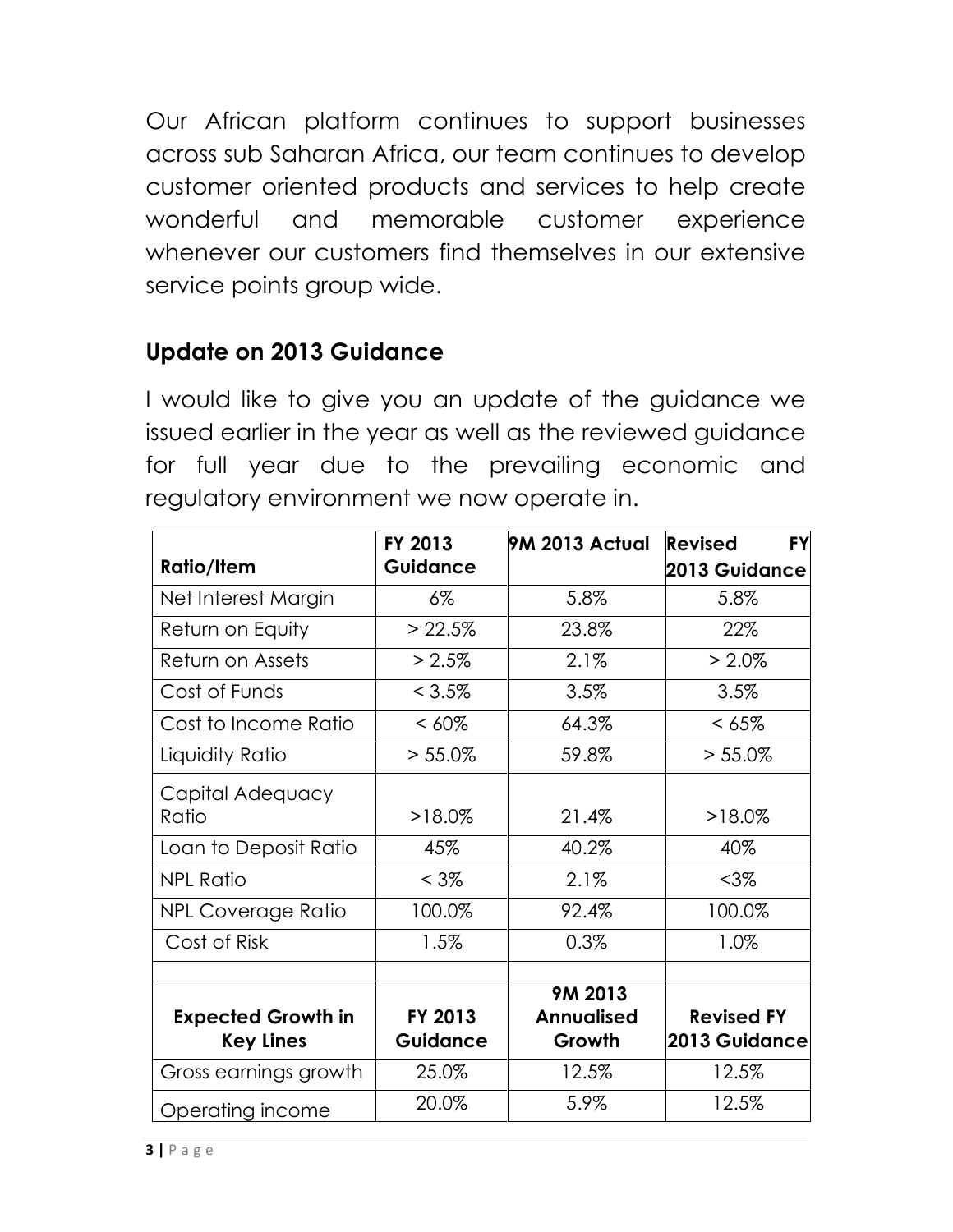| growth             |         |       |         |
|--------------------|---------|-------|---------|
| PBT growth         | 25%-30% | 2.8%  | 5%      |
| Loan growth        | 25%-30% | 26.6% | 25%     |
| Total asset growth | 15%-20% | 13.5% | 15%-20% |
| Deposit growth     | 15%-20% | 22.1% | 15%-20% |
| Cheap deposit      | 80.0%   | 76.1% | 75%     |
| Equity growth      | 15%-20% | 17.2% | 15%-20% |

### **Outlook**

Looking forward to the last quarter of the year, we expect to finish 2013 on a strong note despite operating in an interesting but challenging economic environment. We are pleased to be on track to deliver on our key guidance for 2013.

We expect a sustainable increase in our revenue base in quarter four and beyond as we continue to finance quality transactions in the Power; Upstream Oil & Gas; Telecoms; and Agricultural sectors of the economy.

With that let me wrap up.

It was a good quarter for us. We remain resilient so far by staying focused, executing our business strategy, investing for the long term and exploiting the growth opportunities for which we are well positioned.

Now, let me turn the call over to Ugo the Group Chief Finance Officer for the detail of the nine months result. Thank you